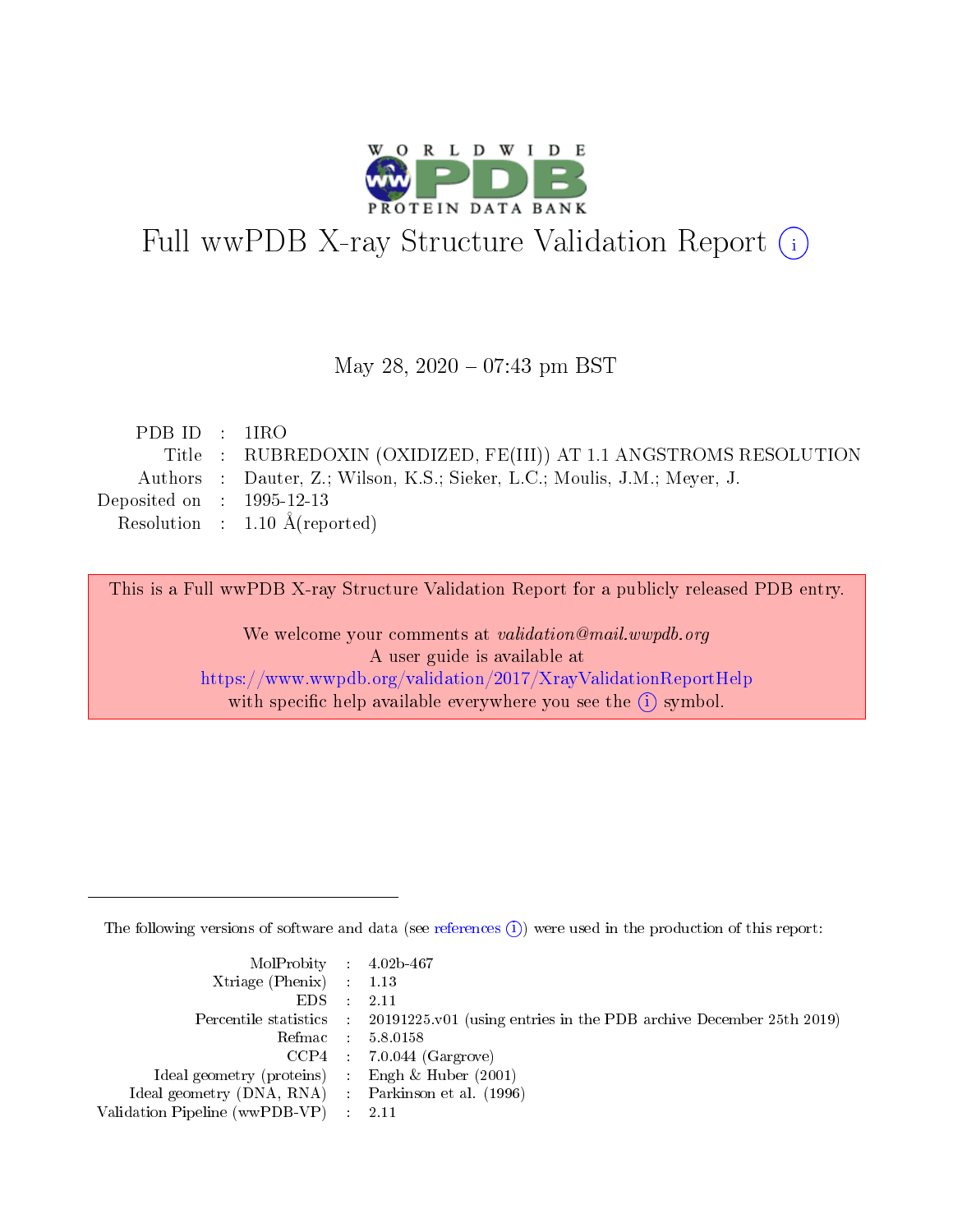# 1 [O](https://www.wwpdb.org/validation/2017/XrayValidationReportHelp#overall_quality)verall quality at a glance  $(i)$

The following experimental techniques were used to determine the structure: X-RAY DIFFRACTION

The reported resolution of this entry is 1.10 Å.

Percentile scores (ranging between 0-100) for global validation metrics of the entry are shown in the following graphic. The table shows the number of entries on which the scores are based.



| Metric                | Whole archive        | Similar resolution                                 |
|-----------------------|----------------------|----------------------------------------------------|
|                       | $(\#\text{Entries})$ | $(\#\text{Entries}, \text{resolution range}(\AA))$ |
| Clashscore            | 141614               | $1671(1.14-1.06)$                                  |
| Ramachandran outliers | 138981               | $1615(1.14-1.06)$                                  |
| Sidechain outliers    | 138945               | $1613(1.14-1.06)$                                  |
| RSRZ outliers         | 127900               | $1588(1.14-1.06)$                                  |

The table below summarises the geometric issues observed across the polymeric chains and their fit to the electron density. The red, orange, yellow and green segments on the lower bar indicate the fraction of residues that contain outliers for  $\geq=3$ , 2, 1 and 0 types of geometric quality criteria respectively. A grey segment represents the fraction of residues that are not modelled. The numeric value for each fraction is indicated below the corresponding segment, with a dot representing fractions  $\epsilon = 5\%$  The upper red bar (where present) indicates the fraction of residues that have poor fit to the electron density. The numeric value is given above the bar.

| $\gamma$ hain | Length                | Quality of chain |     |  |
|---------------|-----------------------|------------------|-----|--|
|               | $\tilde{\phantom{a}}$ | 76%              | 20% |  |

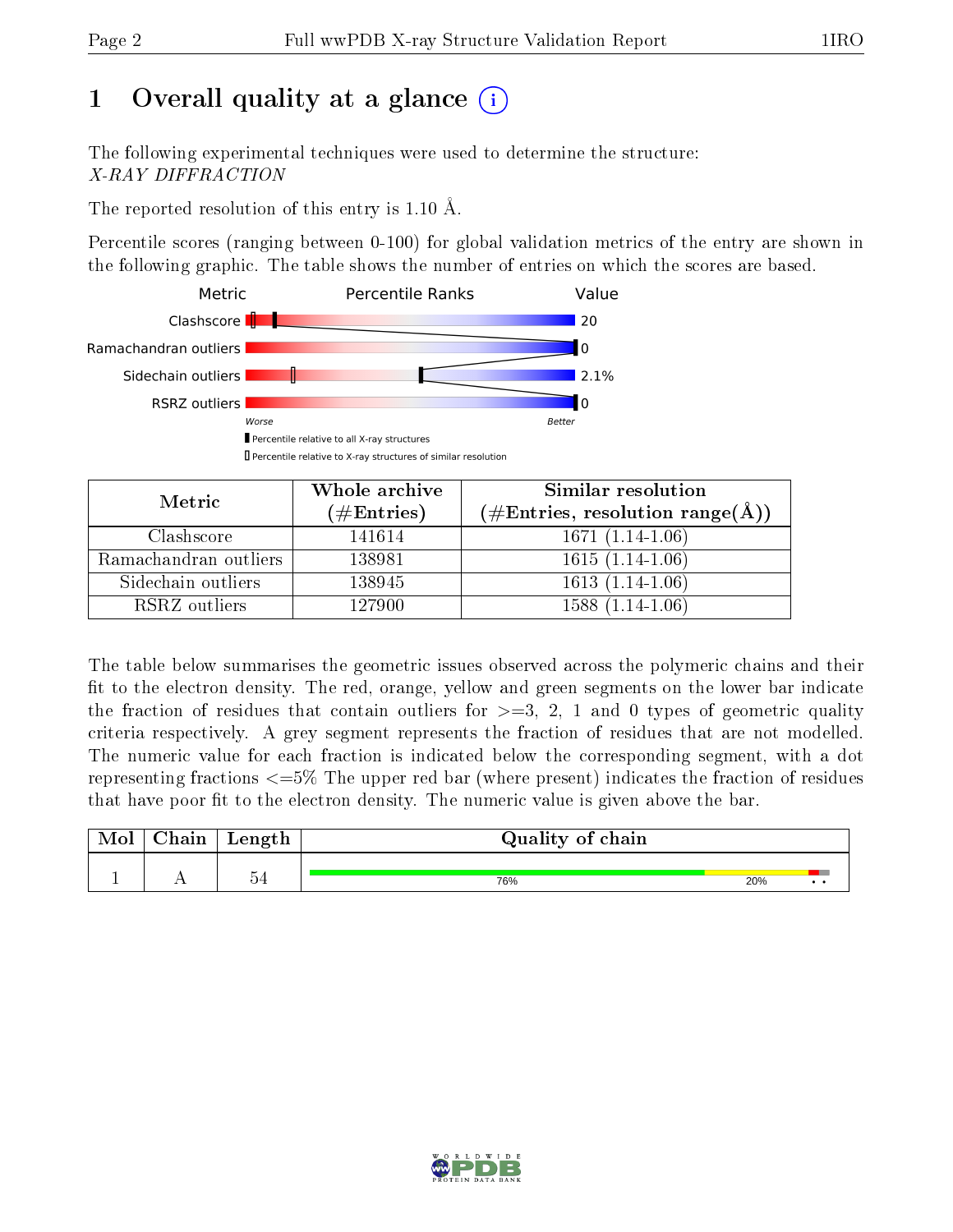## 2 Entry composition (i)

There are 3 unique types of molecules in this entry. The entry contains 858 atoms, of which 315 are hydrogens and 0 are deuteriums.

In the tables below, the ZeroOcc column contains the number of atoms modelled with zero occupancy, the AltConf column contains the number of residues with at least one atom in alternate conformation and the Trace column contains the number of residues modelled with at most 2 atoms.

Molecule 1 is a protein called RUBREDOXIN.

| Mol | Chain   Residues | Atoms              |  |               |  | $\mid$ ZeroOcc $\mid$ AltConf $\mid$ Trace |  |  |  |
|-----|------------------|--------------------|--|---------------|--|--------------------------------------------|--|--|--|
|     | 53               | $\rm Total$<br>747 |  | 274 315 63 90 |  |                                            |  |  |  |

Molecule 2 is FE (III) ION (three-letter code: FE) (formula: Fe).

|  | $Mol$   Chain   Residues | Atoms        | ZeroOcc   AltConf |  |
|--|--------------------------|--------------|-------------------|--|
|  |                          | <b>Total</b> |                   |  |

• Molecule 3 is water.

|  | Mol   Chain   Residues | Atoms | $^{\prime}$ ZeroOcc   AltConf $_{1}$ |  |
|--|------------------------|-------|--------------------------------------|--|
|  | 11 በ                   | Total |                                      |  |

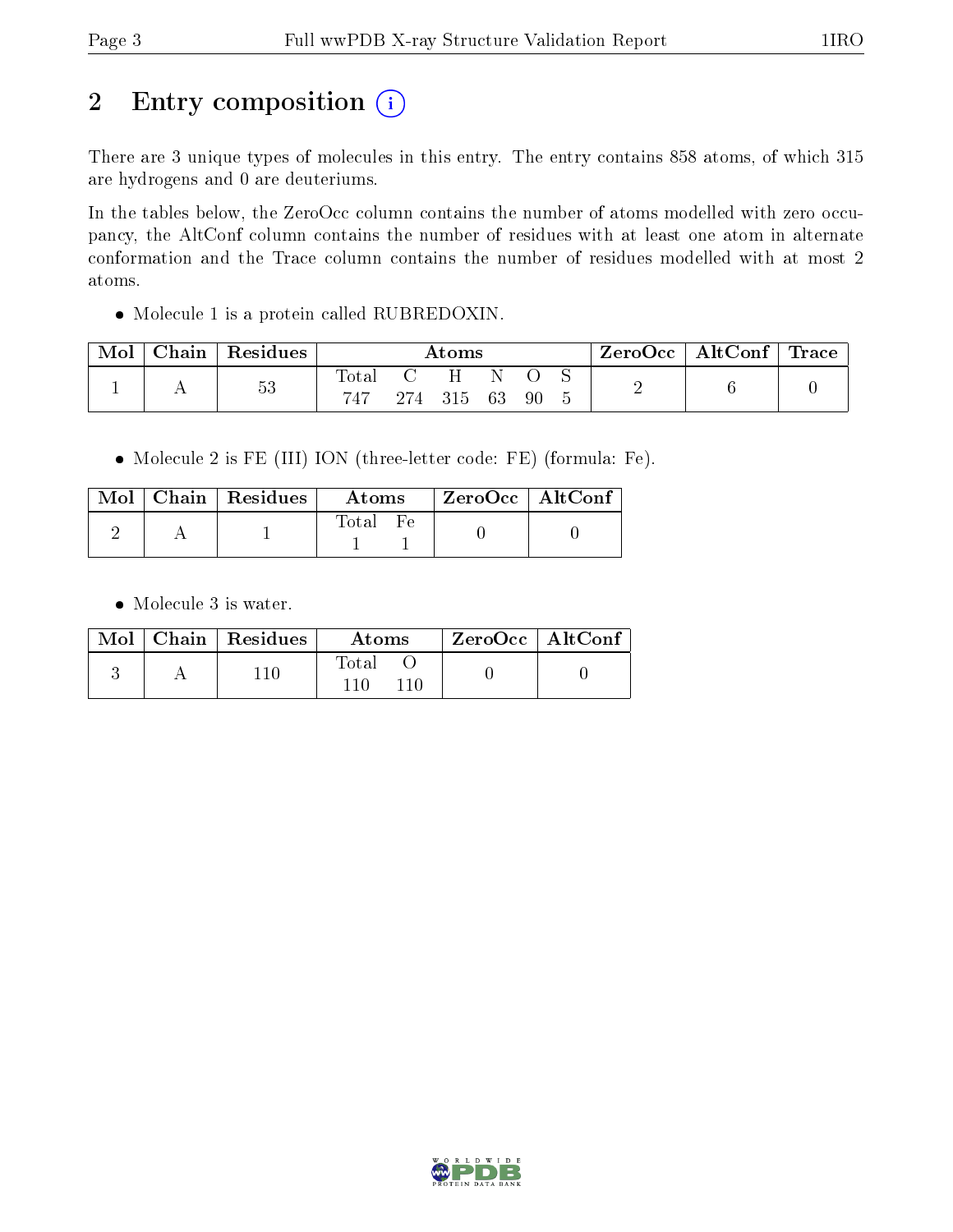## 3 Residue-property plots (i)

These plots are drawn for all protein, RNA and DNA chains in the entry. The first graphic for a chain summarises the proportions of the various outlier classes displayed in the second graphic. The second graphic shows the sequence view annotated by issues in geometry and electron density. Residues are color-coded according to the number of geometric quality criteria for which they contain at least one outlier: green  $= 0$ , yellow  $= 1$ , orange  $= 2$  and red  $= 3$  or more. A red dot above a residue indicates a poor fit to the electron density (RSRZ  $> 2$ ). Stretches of 2 or more consecutive residues without any outlier are shown as a green connector. Residues present in the sample, but not in the model, are shown in grey.

• Molecule 1: RUBREDOXIN



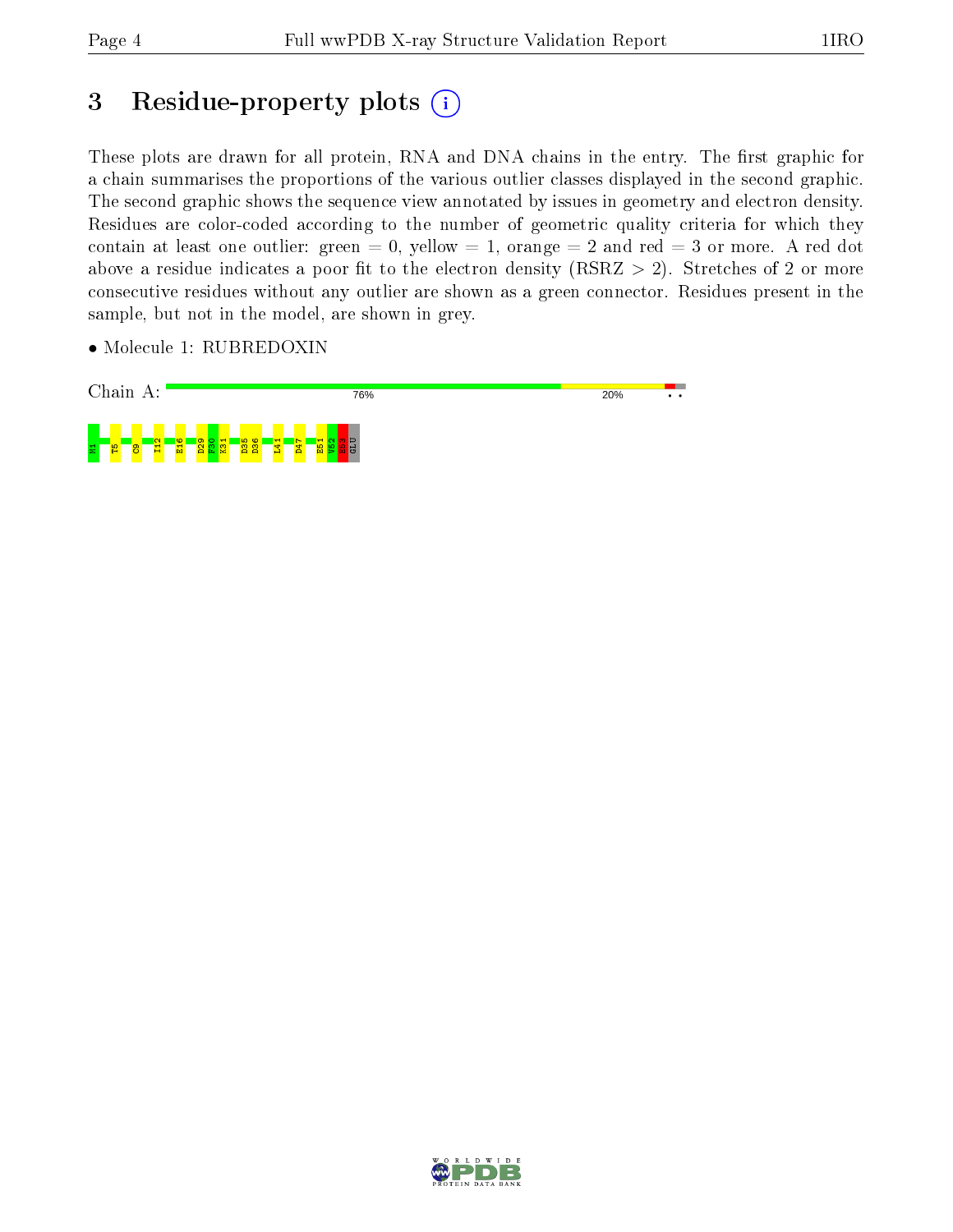# 4 Data and refinement statistics  $(i)$

| Property                                                             | Value                                                    | Source     |
|----------------------------------------------------------------------|----------------------------------------------------------|------------|
| Space group                                                          | $H_3$                                                    | Depositor  |
| Cell constants                                                       | $64.04\text{\AA}$<br>$32.51\text{\AA}$<br>64.04Å         |            |
| a, b, c, $\alpha$ , $\beta$ , $\gamma$                               | $90.00^\circ$<br>$90.00^\circ$<br>$120.00^{\circ}$       | Depositor  |
| Resolution $(A)$                                                     | $-1.10$<br>10.00                                         | Depositor  |
|                                                                      | 9.98<br>1.10                                             | <b>EDS</b> |
| % Data completeness                                                  | $94.0(10.00-1.10)$                                       | Depositor  |
| (in resolution range)                                                | $97.2(9.98-1.10)$                                        | <b>EDS</b> |
| $R_{merge}$                                                          | 0.05                                                     | Depositor  |
| $\mathrm{R}_{sym}$                                                   | (Not available)                                          | Depositor  |
| $\langle I/\sigma(I) \rangle$ <sup>1</sup>                           | 2.18 (at $1.10\text{\AA}$ )                              | Xtriage    |
| Refinement program                                                   | SHELXL-93                                                | Depositor  |
|                                                                      | (Not available)<br>0.090<br>$\ddot{\phantom{0}}$         | Depositor  |
| $R, R_{free}$                                                        | (Not available)<br>0.098<br>$\ddot{\phantom{0}}$         | DCC        |
| $\mathcal{R}_{free}$ test set                                        | No test flags present.                                   | wwPDB-VP   |
| Wilson B-factor $(A^2)$                                              | 11.6                                                     | Xtriage    |
| Anisotropy                                                           | 0.204                                                    | Xtriage    |
| Bulk solvent $k_{sol}(e/\mathring{A}^3)$ , $B_{sol}(\mathring{A}^2)$ | $0.31\,$ , $65.2\,$                                      | <b>EDS</b> |
| L-test for twinning <sup>2</sup>                                     | $\langle  L  \rangle = 0.50, \langle L^2 \rangle = 0.33$ | Xtriage    |
| Estimated twinning fraction                                          | $0.034$ for h,-h-k,-l                                    | Xtriage    |
| $F_o, F_c$ correlation                                               | 0.99                                                     | <b>EDS</b> |
| Total number of atoms                                                | 858                                                      | wwPDB-VP   |
| Average B, all atoms $(A^2)$                                         | 21.0                                                     | wwPDB-VP   |

Xtriage's analysis on translational NCS is as follows: The largest off-origin peak in the Patterson function is  $12.32\%$  of the height of the origin peak. No significant pseudotranslation is detected.

<sup>&</sup>lt;sup>2</sup>Theoretical values of  $\langle |L| \rangle$ ,  $\langle L^2 \rangle$  for acentric reflections are 0.5, 0.333 respectively for untwinned datasets, and 0.375, 0.2 for perfectly twinned datasets.



<span id="page-4-1"></span><span id="page-4-0"></span><sup>1</sup> Intensities estimated from amplitudes.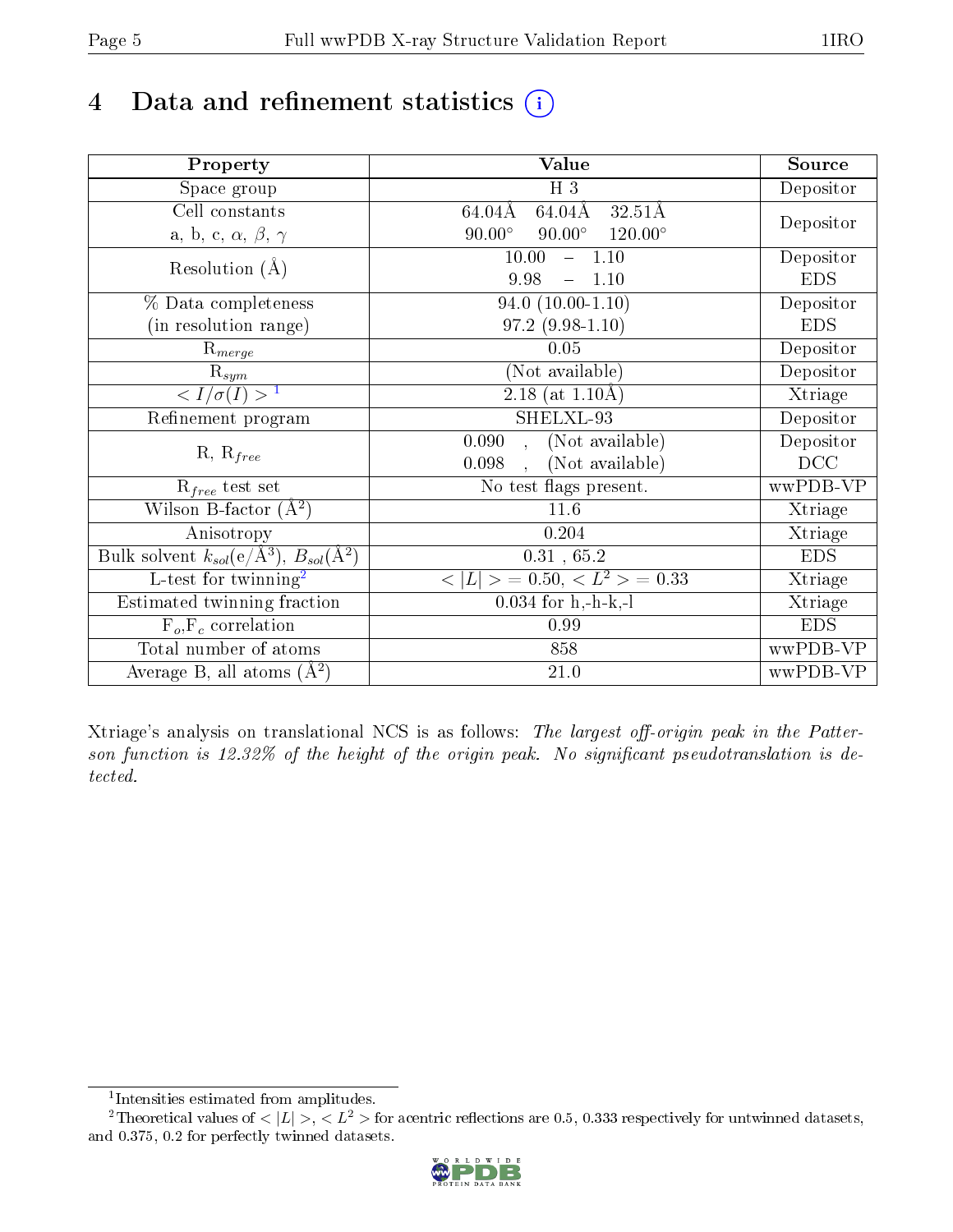# 5 Model quality  $(i)$

### 5.1 Standard geometry  $(i)$

Bond lengths and bond angles in the following residue types are not validated in this section: FE

The Z score for a bond length (or angle) is the number of standard deviations the observed value is removed from the expected value. A bond length (or angle) with  $|Z| > 5$  is considered an outlier worth inspection. RMSZ is the root-mean-square of all Z scores of the bond lengths (or angles).

| Mol | Chain |      | Bond lengths   | Bond angles |                |  |
|-----|-------|------|----------------|-------------|----------------|--|
|     |       | RMSZ | # $ Z  > 5$    | RMSZ        | $\# Z  > 5$    |  |
|     |       |      | $4/472(0.8\%)$ | 1.29        | $4/642$ (0.6%) |  |

All (4) bond length outliers are listed below:

| Mol | Chain   Res   Type |    |             | $\bold{Atoms}$ | $\mathbf{Z}$ | $\Box$ Observed(A) | Ideal(A) |
|-----|--------------------|----|-------------|----------------|--------------|--------------------|----------|
|     |                    | 51 | GL I        | CD-OE2         | $-8.07$      | l.16               | 1.25     |
|     |                    | 53 |             | $CB-CG$   6.45 |              | 1.64               | 1.52     |
|     |                    | 51 |             | $CD-OE1$       | 5.80         | 1.32               | 1.25     |
|     |                    | 29 | $\Delta$ SP | $CB-CG$        | $-5.16$      |                    | 1.51     |

All (4) bond angle outliers are listed below:

| Mol | Chain | Res | Type           | Atoms       |         | Observed $(°)$ | Ideal (°) |
|-----|-------|-----|----------------|-------------|---------|----------------|-----------|
|     |       | 47  | A SP           | $CB-CG-OD1$ | 6.34    | 124.00         | 118.30    |
|     |       | 53  | -GLU           | $CB-CG-CD$  | $-6.28$ | 97.26          | 114.20    |
|     |       | 35  | $\triangle$ SP | $CB-CG-OD1$ | 5.62    | 123.36         | 118.30    |
|     |       | 36  | $\Delta$ SP    | $CB-CG-OD2$ | $-5.47$ | 113.37         | 118.30    |

There are no chirality outliers.

There are no planarity outliers.

### 5.2 Too-close contacts  $(i)$

In the following table, the Non-H and H(model) columns list the number of non-hydrogen atoms and hydrogen atoms in the chain respectively. The H(added) column lists the number of hydrogen atoms added and optimized by MolProbity. The Clashes column lists the number of clashes within the asymmetric unit, whereas Symm-Clashes lists symmetry related clashes.

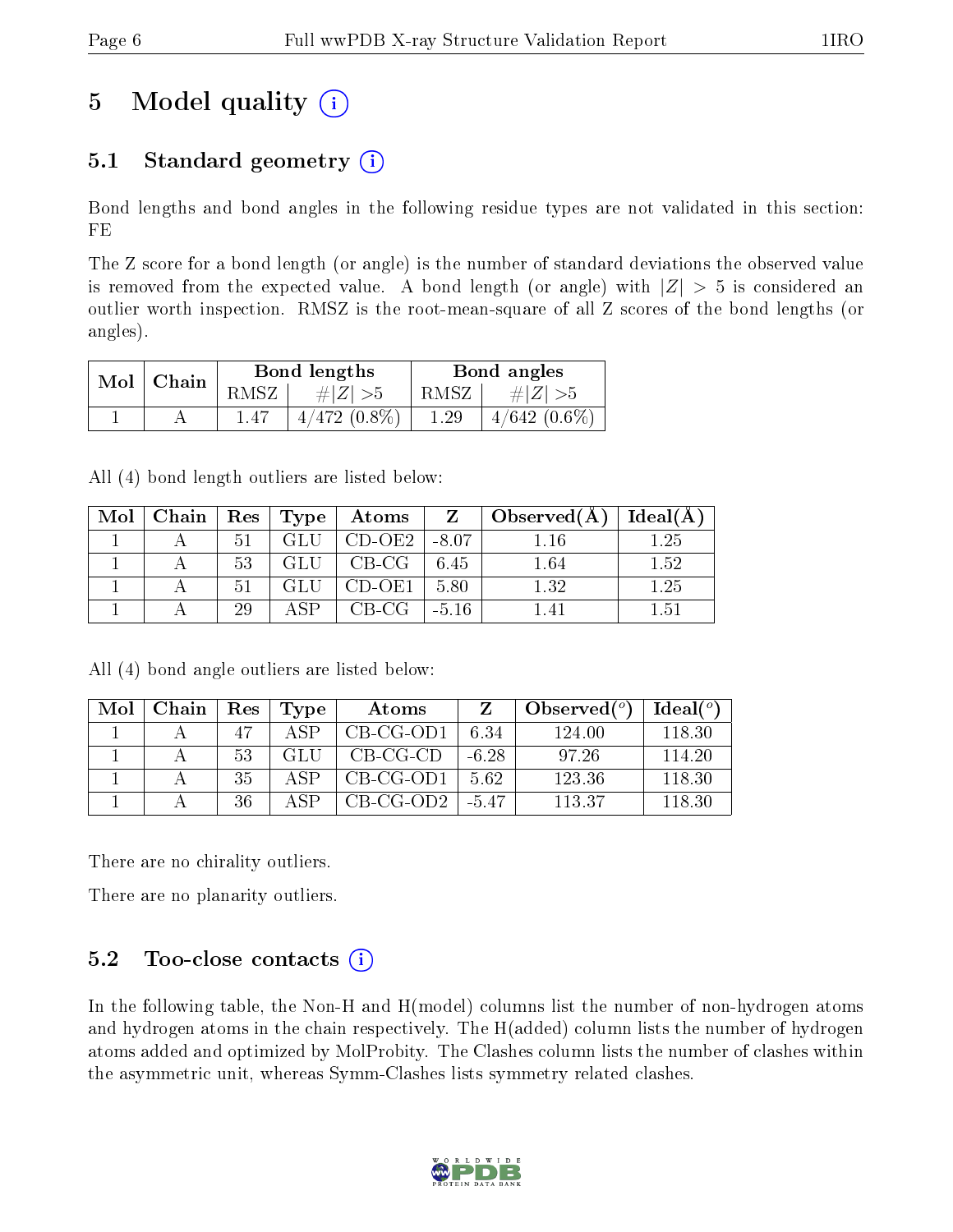| Mol |  |     | Chain   Non-H   H(model)   H(added)   Clashes   Symm-Clashes |
|-----|--|-----|--------------------------------------------------------------|
|     |  | 395 |                                                              |
|     |  |     |                                                              |
|     |  |     |                                                              |
|     |  |     |                                                              |

The all-atom clashscore is defined as the number of clashes found per 1000 atoms (including hydrogen atoms). The all-atom clashscore for this structure is 20.

All (17) close contacts within the same asymmetric unit are listed below, sorted by their clash magnitude.

| Atom-1             | Atom-2                     | Interatomic      | Clash         |  |
|--------------------|----------------------------|------------------|---------------|--|
|                    |                            | distance $(\AA)$ | overlap $(A)$ |  |
| 1:A:5[B]:THR:HG21  | 3:A:136:HOH:O              | 2.06             | 0.54          |  |
| 1:A:12[A]:ILE:HG12 | $3:A:\overline{116:HOH:O}$ | 2.10             | 0.52          |  |
| 1: A:9:CYS:SG      | 1:A:41[B]:LEU:HD13         | 2.56             | 0.46          |  |
| 1:A:31[A]:LYS:NZ   | 3:A:138:HOH:O              | 2.51             | 0.44          |  |
| 1:A:5[A]:THR:HB    | 1:A:12[A]:ILE:HD13         | 2.01             | 0.42          |  |
| 1:A:5[B]:THR:HG23  | 1:A:12[B]:ILE:HG12         | 2.02             | 0.41          |  |
| 1: A: 53: GLU: HG3 | 3:A:117:HOH:O              | 2.21             | 0.41          |  |
| 1: A:16: GLU: HG2  | 3:A:155:HOH:O              | 2.21             | 0.40          |  |

There are no symmetry-related clashes.

### 5.3 Torsion angles  $(i)$

#### 5.3.1 Protein backbone (i)

In the following table, the Percentiles column shows the percent Ramachandran outliers of the chain as a percentile score with respect to all X-ray entries followed by that with respect to entries of similar resolution.

The Analysed column shows the number of residues for which the backbone conformation was analysed, and the total number of residues.

| $\mid$ Mol $\mid$ Chain $\mid$ | Analysed Favoured   Allowed   Outliers   Percentiles |  |                                                              |  |
|--------------------------------|------------------------------------------------------|--|--------------------------------------------------------------|--|
|                                | $+57/54$ (106\%) $-57$ (100\%) $-$                   |  | $\begin{array}{ c c c c c }\n\hline\n100 & 100\n\end{array}$ |  |

There are no Ramachandran outliers to report.

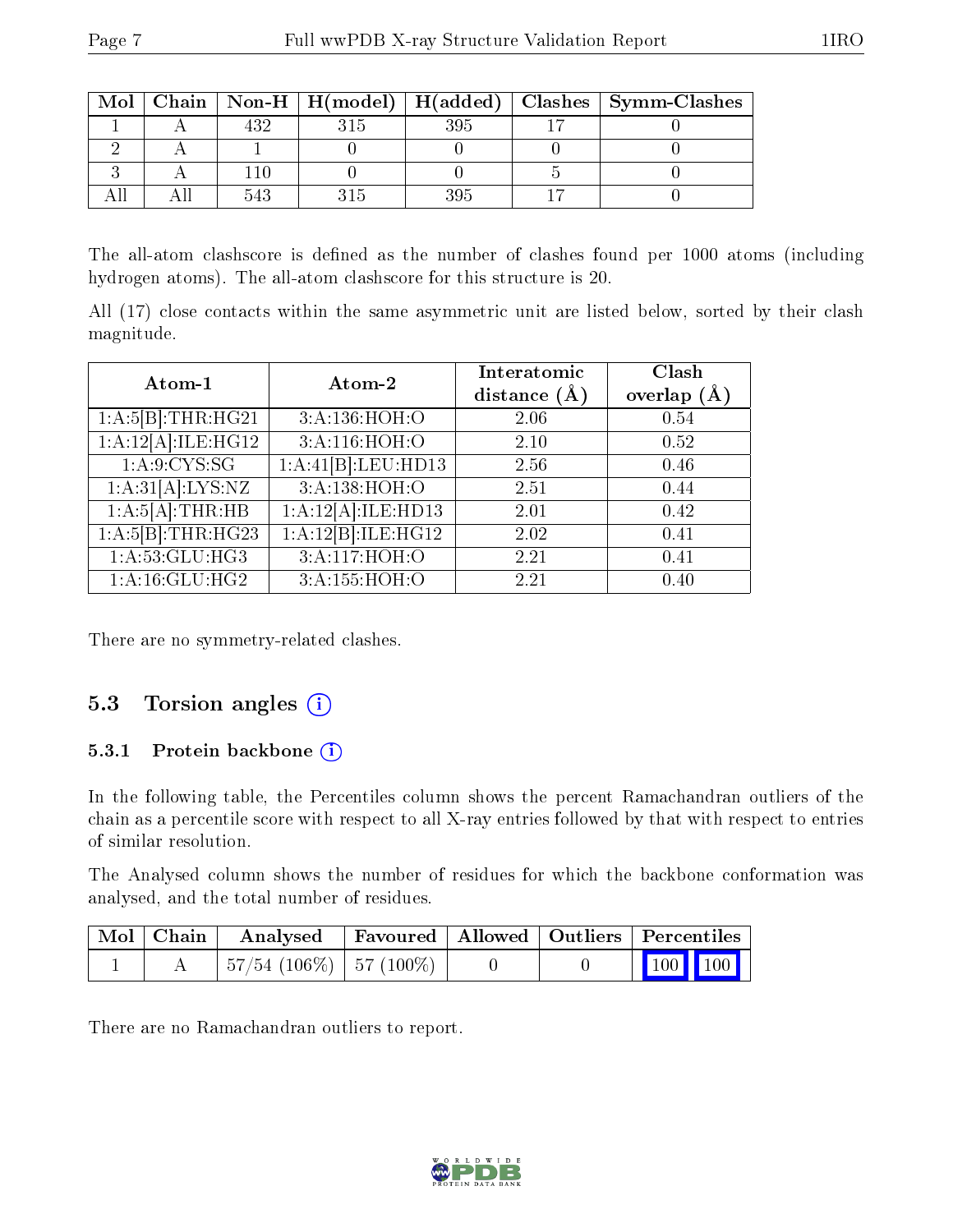#### 5.3.2 Protein sidechains  $(i)$

In the following table, the Percentiles column shows the percent sidechain outliers of the chain as a percentile score with respect to all X-ray entries followed by that with respect to entries of similar resolution.

The Analysed column shows the number of residues for which the sidechain conformation was analysed, and the total number of residues.

|  | Mol   Chain   Analysed   Rotameric   Outliers   Percentiles |          |                                                                  |  |
|--|-------------------------------------------------------------|----------|------------------------------------------------------------------|--|
|  | $\mid 53/48 \; (110\%) \mid 52 \; (98\%)$                   | $1(2\%)$ | $\begin{array}{ c c c c c } \hline 57 & 18 \\\hline \end{array}$ |  |

All (1) residues with a non-rotameric sidechain are listed below:

| Chain. | Res | <b>Type</b> |
|--------|-----|-------------|
|        |     |             |

Some sidechains can be flipped to improve hydrogen bonding and reduce clashes. There are no such sidechains identified.

#### 5.3.3 RNA (i)

There are no RNA molecules in this entry.

#### 5.4 Non-standard residues in protein, DNA, RNA chains (i)

There are no non-standard protein/DNA/RNA residues in this entry.

#### 5.5 Carbohydrates (i)

There are no carbohydrates in this entry.

#### 5.6 Ligand geometry  $(i)$

Of 1 ligands modelled in this entry, 1 is monoatomic - leaving 0 for Mogul analysis.

There are no bond length outliers.

There are no bond angle outliers.

There are no chirality outliers.

There are no torsion outliers.

There are no ring outliers.

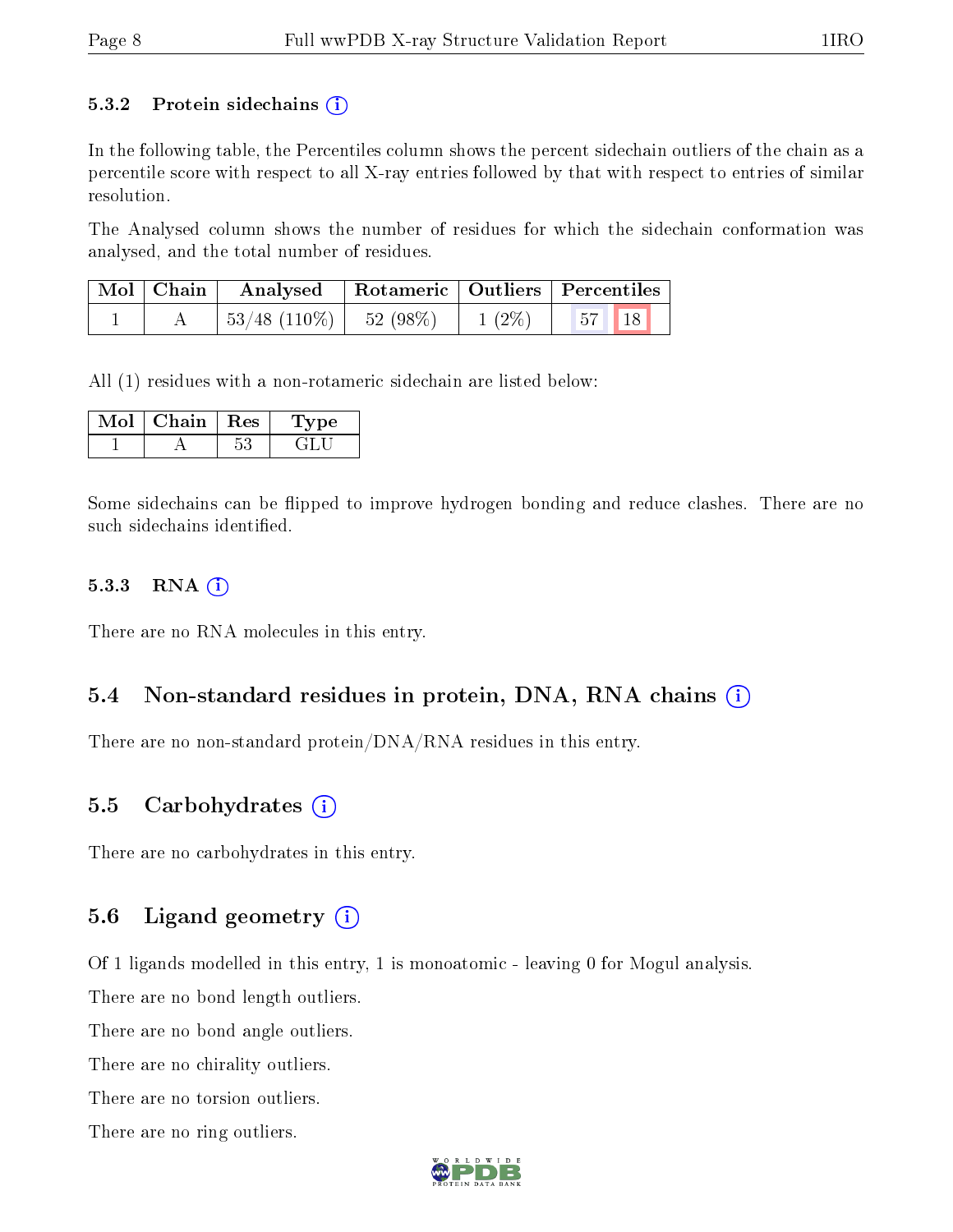No monomer is involved in short contacts.

### 5.7 [O](https://www.wwpdb.org/validation/2017/XrayValidationReportHelp#nonstandard_residues_and_ligands)ther polymers (i)

There are no such residues in this entry.

### 5.8 Polymer linkage issues (i)

There are no chain breaks in this entry.